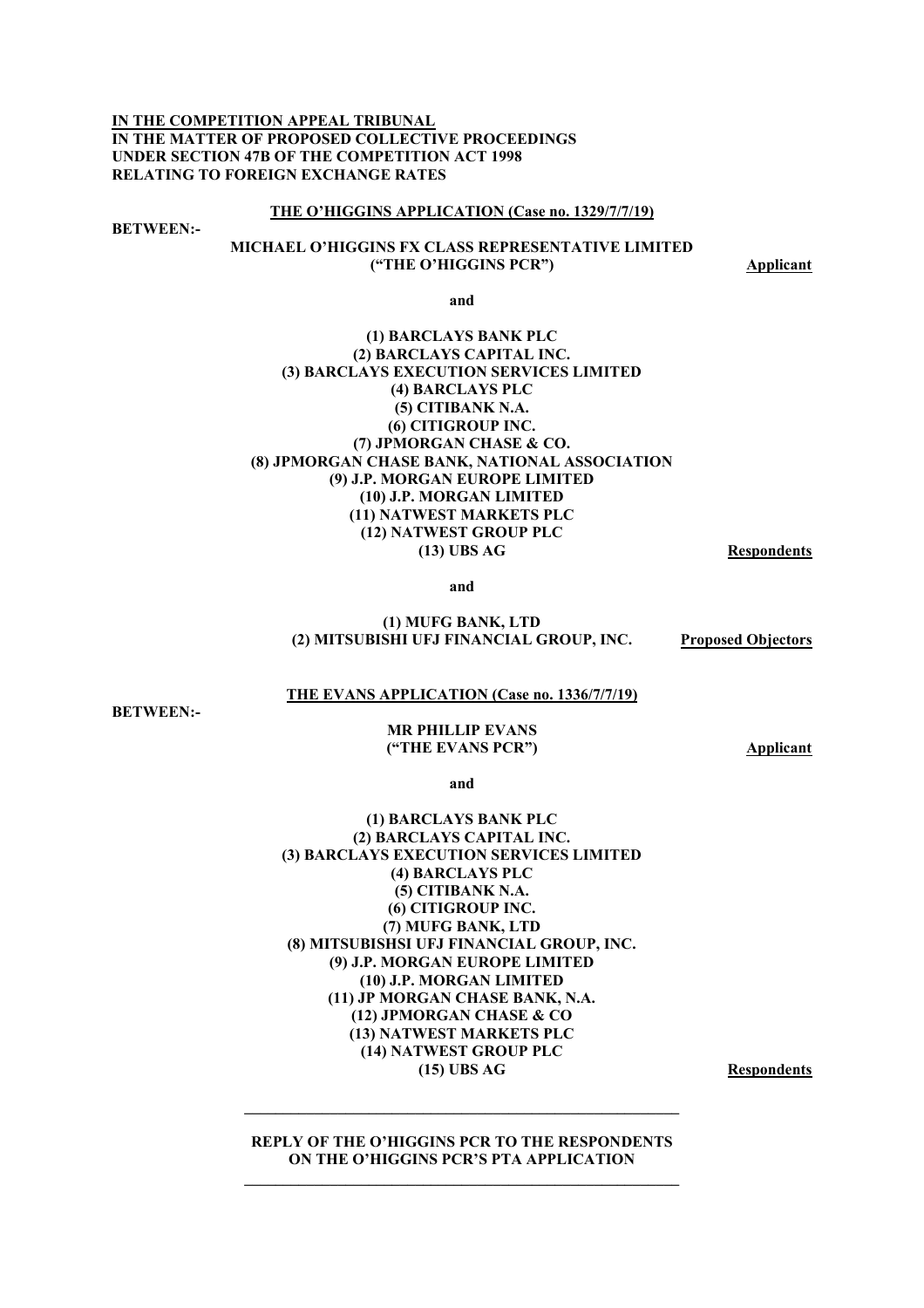1. The response of the Respondents to the O'Higgins PCR's application for permission to appeal ("**Respondents' PTA Response**") fails to rebut the fact that the O'Higgins PCR's grounds of appeal identify arguable errors of law that have real prospects of success.

# *Le Patourel*

- 2. The Tribunal's Judgment was handed down before 6 May 2022, the date of publication of the judgment of the Court of Appeal in *Le Patourel v. BT* [2022] EWCA Civ 593. By that judgment, the Court of Appeal concluded:
	- a. There is no "*general preference*" or presumption in favour of opt-in proceedings  $([60]$ -[68]).
	- b. The position of third-party funders is relevant and the Tribunal must take into account whether the proceedings are financially viable in the absence of an opt-out order. The Court of Appeal said, in particular, at [77]-[78] (emphasis added):

"77. […] The financial position of the parties, which includes their ability to attract third party funding, is identified as a matter which the Tribunal should consider when making orders, pursuant to the Guiding Principles (Rule 4(2)(c)(iv)). **Those principles also highlight the importance of the Tribunal taking steps to facilitate equality of arms as between litigants, which also bears upon issues of funding and representation (Rule 4(2)(a)).** It is also an obvious consideration that would need to be considered under Rule 73. **If, in a given case, a claim is only viable if third party funding is secured then this is relevant to access to justice and is a factor the CAT should necessarily take into account.** It is self-evident that in many large-scale consumer based collective actions the availability or nonavailability of third party funding might be dispositive of whether the claim ever gets off the ground.

78. In the present case the CAT did not simply accept the position of the funder without more but took its decision based upon its own assessment of the facts and its own view of what was judicial common sense. Its conclusion took into account its own view of: the number of potential claimants that might sign up to opt-in proceedings; the impact of this upon the willingness of potential funders to invest; and, in consequence, the probability of the litigation ever becoming viable absent an opt-out order. Even assuming identifiability and contactability, the CAT accepted that: (i) very few claimants would sign up to an opt-in process; (ii) a third party funder would therefore find the litigation unattractive; and (iii) this being the case the Claim might never be commenced if the Claim proceeded upon an opt-in basis. **If the proceedings did not go ahead, because of lack of funding, then access to justice, which is a seminal principle lying at the epicentre of the jurisdiction, might be thwarted.** As to the risk of gaming by funders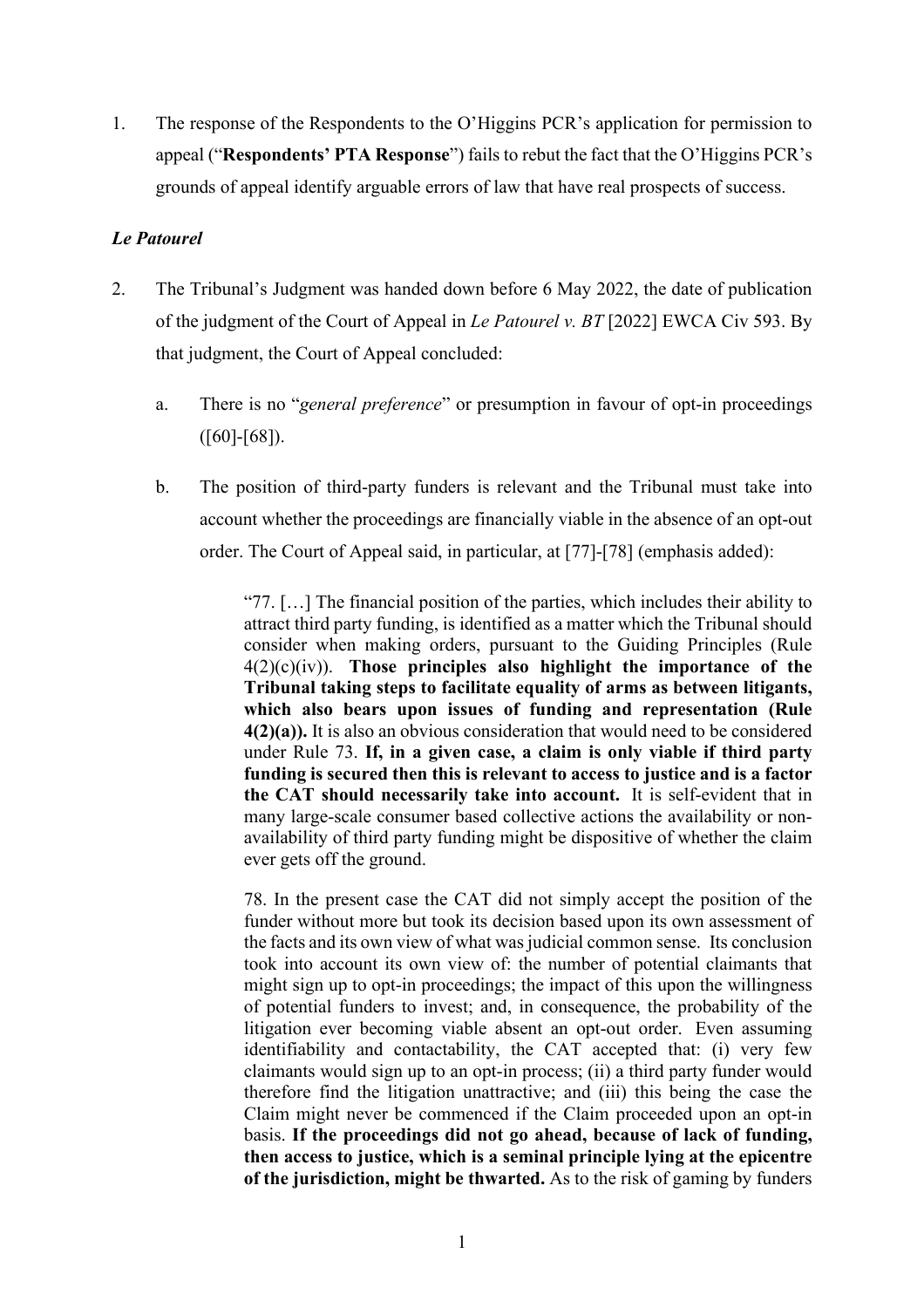undermining the system, the importance of the CAT forming an independent view is supported by judicial comment in *Merricks* in both the Court of Appeal [2019] EWCA Civ 674 at paragraph [60] and per Lord Sales and Lord Leggatt in the Supreme Court at paragraph [98]. Commercial funders seek to profit from litigation and the Tribunal will no doubt be alert to curb the risk that the leverage that opt-out proceedings provide is being deployed oppressively and unfairly and/or that the costs spiral out of control relative to likely awards. Rule 4(1) emphasises that the CAT will "*ensure*" that cases are dealt with "*at proportionate cost*"."

c. The concept of 'practicability' does not merely mean 'possible or doable'. It "*goes further*". As the Court of Appeal put it at [83] (emphasis added):

> "Ms Ford QC for BT did not demur from this analysis of legislative language. She did argue that practicability meant "*doabilty*"; if it can be done then it is practicable and if it is therefore practicable then it pointed powerfully in favour of an opt-in process. With respect we do not agree. Practicability includes being "*doable"* but goes further; **it requires the court to ask whether it is not only "***doable***" but also reasonable, proportionate, expedient, sensible, cost effective, efficient etc, to do it. There are many things that might be doable but where to do them would amount to a poor exercise of judgment.**"

d. There is no merits threshold or safeguard applicable before the Tribunal can order opt-out proceedings ([108]). Nor it is correct to say, as a generalisation, that the merits need to be more immediately perceptible in an opt-out case as opposed to an opt-in case. That is because – in observations which apply directly to these proceedings ([107]):

> "It is not inevitably the case that an opt-out case is more complex than an opt-in case. If an opt-out case attracts third party funding it might be conducted on a better resourced and more efficient basis than an opt-in case where the representatives scrabble around to raise adequate funds to run the litigation efficiently. Where an order for aggregate damages is made in an opt-out case that will reduce the complexity of the litigation because it will significantly simplify the quantification, award and distribution stages."

e. It will generally not be possible for the Tribunal to form any sufficiently clear view on the merits at the interlocutory stage  $([105])$ <sup>1</sup>. The position might be different

1

See also the recent judgment in *Consumers' Association v. Qualcomm Incorporated* [2022] CAT 20 at [50]-[52] on the necessarily high-level assessment at the certification stage.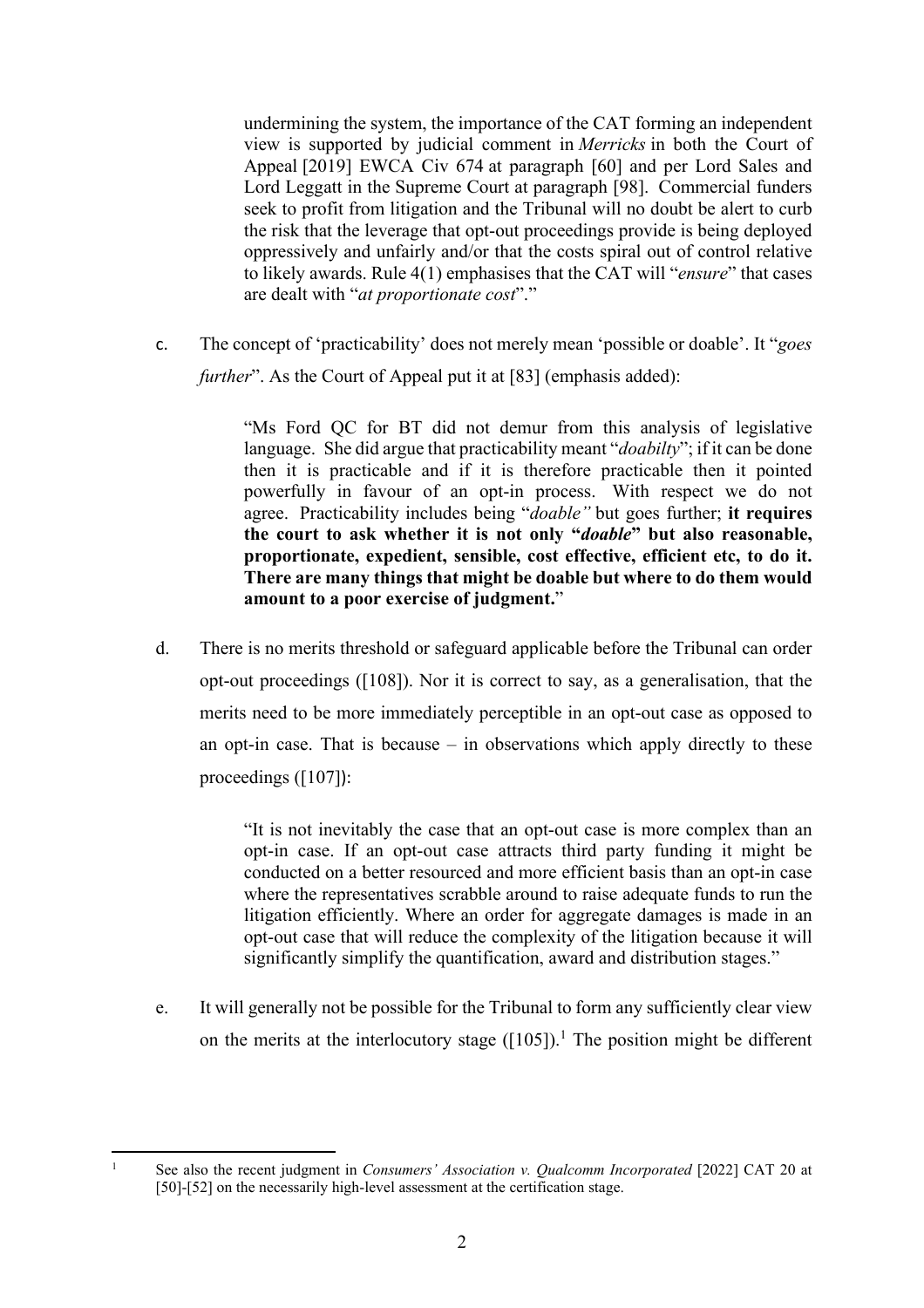"*following a contested summary procedure in which it finds that the claim has a realistic prospect of success*" (emphasis added) ([106]).

3. In view of the Court of Appeal's conclusions in *Le Patourel*, it is, in the submission of the O'Higgins PCR, impossible not to conclude that the O'Higgins PCR's grounds of appeal are arguable. The Tribunal is invited to give permission to appeal in full. Nonetheless, the O'Higgins PCR now addresses the various specific points made in the Respondents' PTA Response.

# **The Respondents' PTA Response**

- 4. Paras. 6-10 of the Respondents' PTA Response state that the Tribunal made a "*finding that* [the] *proposed claims were very weak*" and that the O'Higgins PCR's grounds of appeal seek to argue that the Tribunal erred in its assessment of the strength of its case. That fails to engage with the O'Higgins PCR's Ground 1, which explains its case that the Tribunal erred in treating the O'Higgins PCR's case as being based merely in economic theory, which was the foundation of its view that the pleadings lacked the specificity to enable them to be tried. (See Judgment, para. 144.) The view reached by the Tribunal is a legal conclusion based on what it says it required to bring forward a claim of this type. It is hard to reconcile with the Tribunal's conclusion in the recent judgment in *Consumers' Association v. Qualcomm Incorporated* [2022] CAT 20, where an economic theory to be tested in due course against factual evidence was held to suffice at the certification stage.<sup>2</sup> It accordingly deserves consideration by an appellate tribunal which can resolve the apparent inconsistency between the two judgments. The O'Higgins PCR accordingly maintains its contention that the Judgment is arguably wrong in law, as well as arrived at following a procedure that was unfair.
- 5. Paras. 11-12 of the Respondents' PTA Response mis-state the argument made by the O'Higgins PCR in its grounds of appeal, at para. 4(3), and are therefore irrelevant. The O'Higgins PCR does not contend that the Tribunal could not as a matter of jurisdiction even raise the question of whether opt-in proceedings might be more suitable, notwithstanding that no opt-in application was before it. The O'Higgins PCR's contention is that the Judgment's approach "*would, in practice, stifle any collective claim for the class*", including because the Judgment has found as a matter of fact that no opt-

 $\overline{2}$ See [63], [67]-[73], [77]-[82] and [100].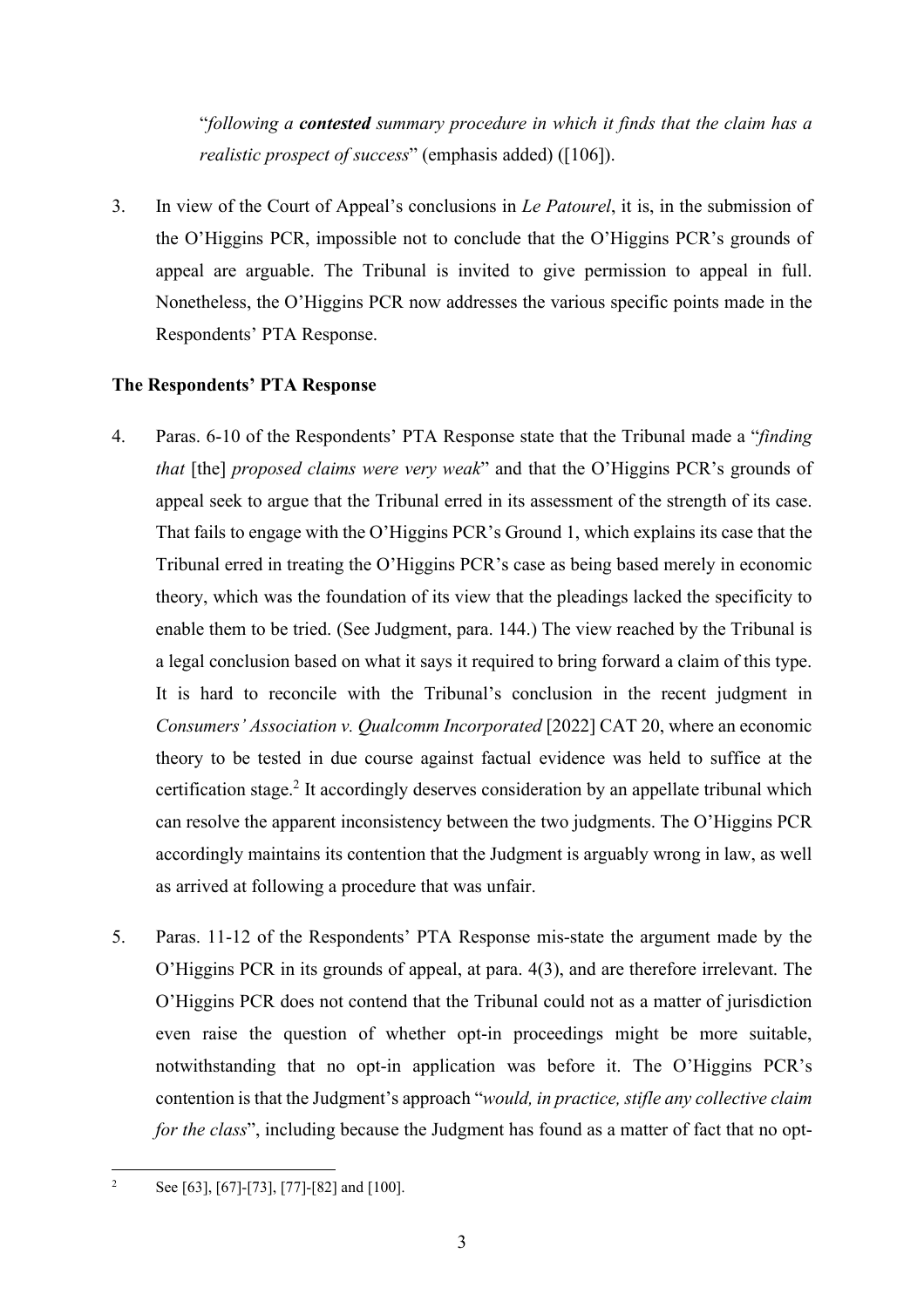in proceeding will go ahead (as well as because certifying on an opt-in basis was impracticable for the PCRs before it, and for any realistic PCR). This is not therefore a case of a PCR who could very well have brought opt-in proceedings, but chose not to do so as a matter of litigation strategy. There is no "*fiat*" as the Respondents claim. It is a case of a PCR who could not and did not bring an opt-in claim, in particular, for funding reasons. As the Tribunal recognised, its decision not to allow opt-out proceedings to go forward will stop any claim from proceeding and so make it impossible for the class to obtain access to justice.3

- 6. Paras. 14-16 rest on a different argument, which is that the Tribunal's conclusion was based on the idea that opt-in proceedings were 'practicable', but, should they not proceed, that would be because class members did not wish to participate. That conclusion itself, however, was based on a particular interpretation of law as to what it means to say that proceedings are 'practicable', which seems to be akin to the idea that as long as opting in is possible or 'doable' for any individual class member, the test is met. The O'Higgins PCR respectfully disagrees with the Tribunal's interpretation as to what this means. The O'Higgins PCR's approach has real prospects of success on appeal, not least given the Court of Appeal's conclusions at [83] of *Le Patourel v. BT* [2022] EWCA Civ 593.
- 7. Para. 17 of the Respondents' PTA Response argues that the Tribunal was correct in law in the manner in which the Tribunal applied the 'practicability' criterion. These arguments are arguably wrong for the reasons set out in the O'Higgins PCR's grounds of appeal. The O'Higgins PCR relies, in particular, on the point that all victims of the Respondents' cartels are entitled to have their claims adjudicated by a judge, and it is inappropriate to focus only on those class members whose claims might be large enough to make it worthwhile for them to opt in. As to this, the Respondents' suggestion that the Tribunal held that "*most, if not all*" class members were likely to be large (and to have large claims) is inconsistent with the Tribunal's acceptance of the fact that there likely existed a 'long tail' of small claims, which it chose to disregard in its assessment as to practicability (Judgment, para. 381(10)).

<sup>3</sup> Judgment, para. 372(2)(ii): "*the litigation will, as the Applicants contend and we accept, end if we do not (as the Applicants seek) certify on an opt-out basis.*"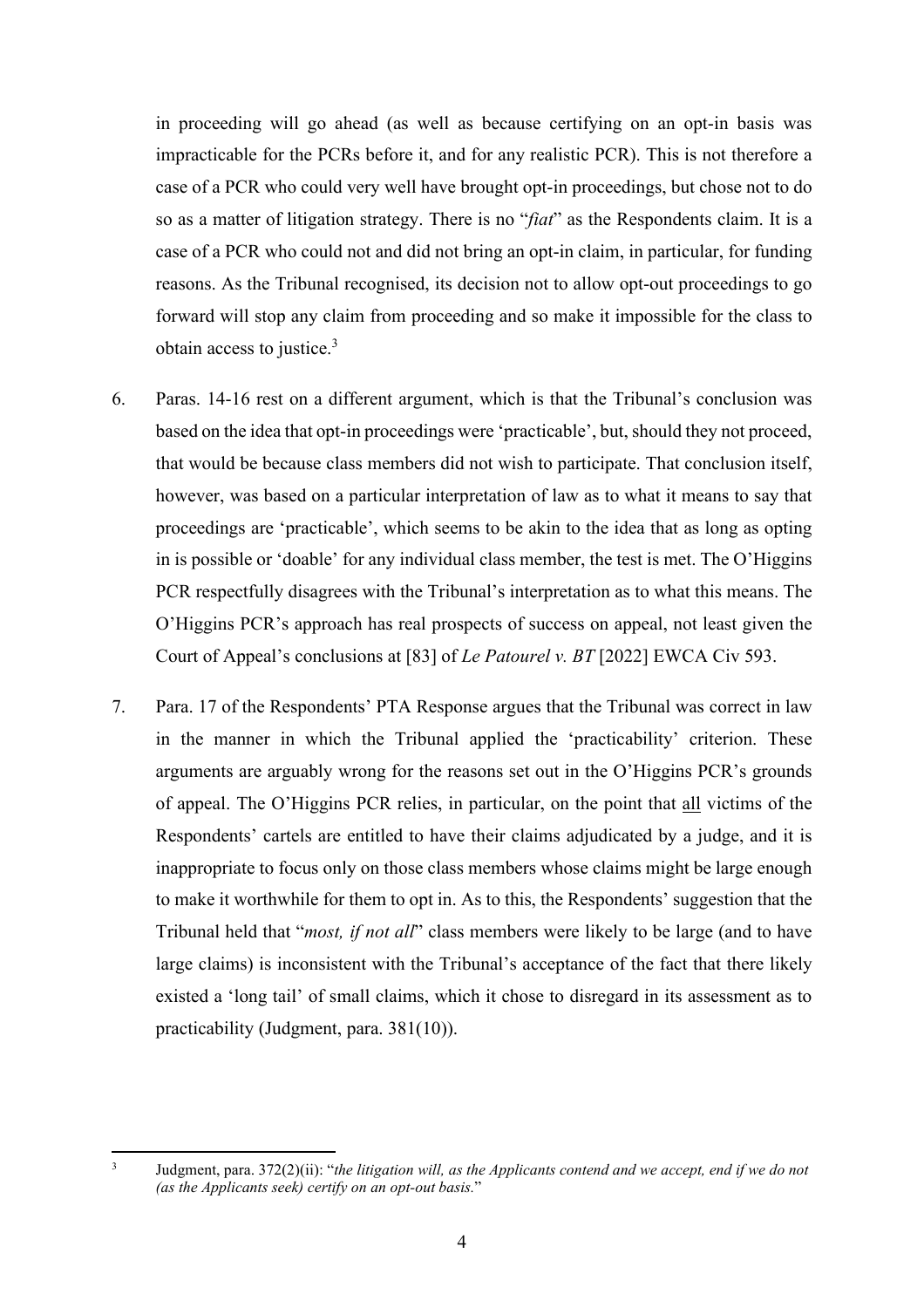- 8. Further, and as noted, the issue of 'practicability' has now been considered by the Court of Appeal in *Le Patourel v. BT* [2022] EWCA Civ 593 – handed down on 6 May 2022, after the Judgment – which held, in particular:
	- a. There is "*no prior legislative predisposition*" in favour of either opt-in or opt-out proceedings (at [68]). The Tribunal, however, took the approach of assuming that the ability to bring opt-out proceedings required to be "*justified*" in the face of the fact that such proceedings are conducted without the express buy-in of class members – the point on which the Tribunal said its choice turned: Judgment, para. 96. Its entire assessment of the practicability issue is arguably affected by this starting-point, which is now arguably inconsistent with Court of Appeal authority.
	- b. At [71], there was an "*important advantage of opt-out proceedings in overcoming the low-participation rates associated with opt-in proceedings*", as the Supreme Court had highlighted in *Lloyd v. Google* [2021] UKSC 50; [2021] 3 WLR 1268 (by reference to materials on behavioural economics echoed in the evidence of Professor Bernheim and Mr O'Higgins to the Tribunal in the present case)*.*
	- c. At [77]: "*If, in a given case, a claim is only viable if third party funding is secured then this is relevant to access to justice and is a factor the CAT should necessarily take into account.*" It is at least arguable that this entails that practicability must be assessed from the perspective of the PCR, or at least its funders. The O'Higgins PCR, including through a witness statement on behalf of its funder, has explained that funding is available only for an opt-out claim and not an opt-in claim. The Tribunal's disregard of this point, because of its refusal to consider the perspective of the PCRs, was therefore at least arguably a legal error.
- 9. Para. 18 of the Respondents' PTA Response asserts that it is clear that the Tribunal was "*well aware*" of the witness statements of Messrs Mitchell, O'Higgins and Purslow concerning the 'practicability' issue. The Tribunal does not, however, consider any of that evidence in its Judgment (referring to those statements, together with all others filed, only within a list annexed to the Judgment). Indeed, the Tribunal asserts that it had before it no evidence from any member of the class, which was, with respect, self-evidently incorrect (as Mr Mitchell's company is a member of the class and Mr O'Higgins gave evidence of his discussions with other class members). Further, that evidence ostensibly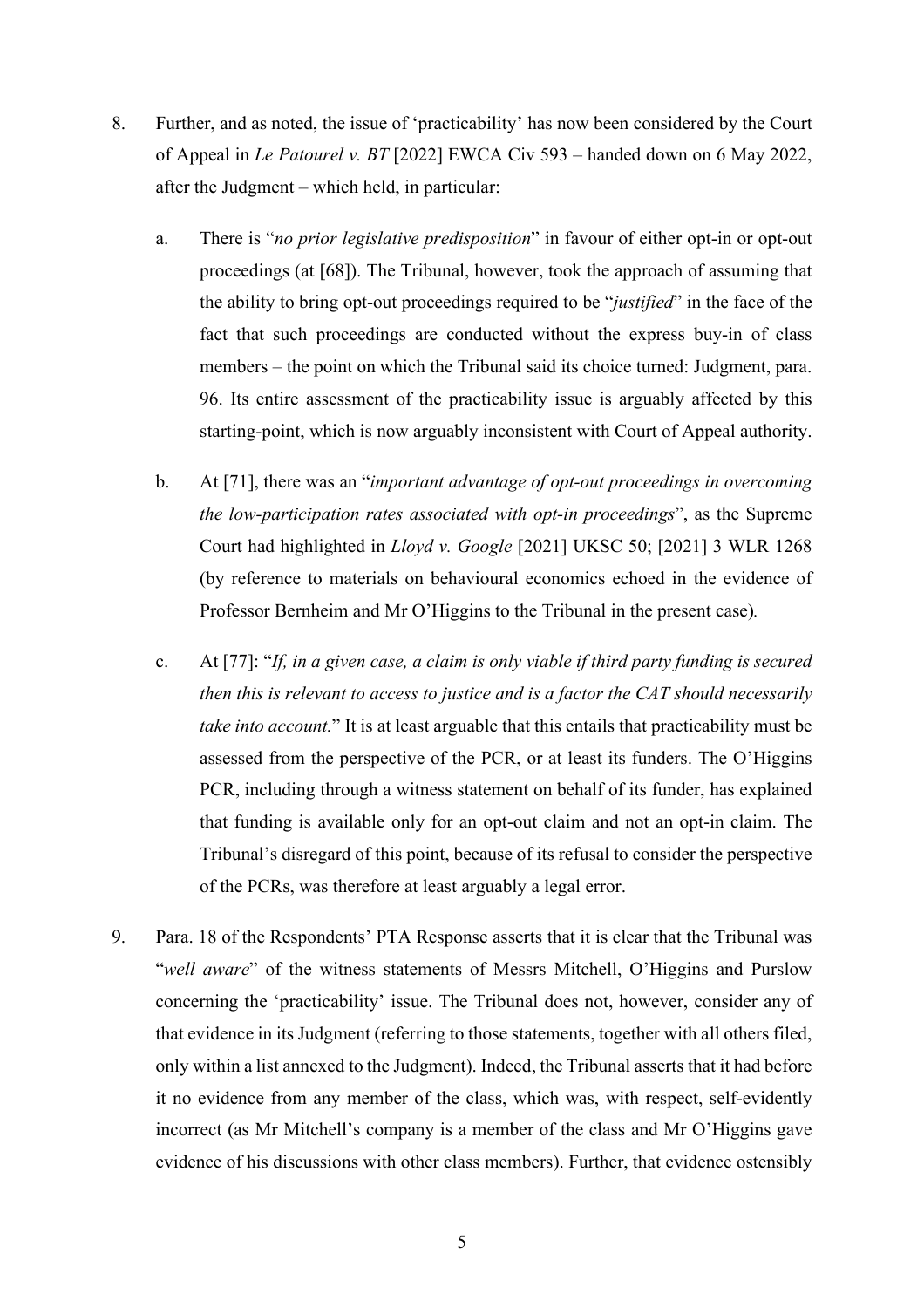contradicts the factual conclusion drawn by the Tribunal as to the likely reaction of class members to an opt-in claim. Further and in any event, in light of the Court of Appeal's emphasis on the relevance of such evidence at [77] of *Le Patourel v. BT* [2022] EWCA Civ 593, the Tribunal ought expressly to have taken such evidence into account. Its failure to do so amounts to a failure to take into account a material consideration and is an error of law.

- 10. Para. 19 of the Respondents' PTA Response addresses the Tribunal's approach to the 'strength of the claims' factor. It focuses on the Evans PCR's grounds of appeal. It fails to grapple with (still less show to be unarguable) the arguments raised by the O'Higgins PCR, in particular: that the members of the proposed class are entitled to a trial, as long as their claims are not struck out; and so justice requires that their claims be quantified, even if this is difficult (see para. 3(1)(h) of the O'Higgins PCR's grounds of appeal): their claims can best (and can only) be quantified in opt-out proceedings, which ought therefore have been permitted to proceed. In any event, as the Court of Appeal found in *Le Patourel v. BT* [2022] EWCA Civ 593, at [107]-[108], it is wrong to assume that stronger claims are necessarily more entitled to proceed by way of opt-out claims than weaker ones.
- 11. Finally, para. 20 deals with what is described as a "*miscellany*" of points going to the opt-in/opt-out decision. The O'Higgins PCR relies on all of its grounds of appeal. However, it highlights several points which are significant. In particular:
	- a. Para. 20(b) addresses the Tribunal's approach to the level of funding, which inclined it against opt-out proceedings. This put the point precisely the wrong way around, for the reasons given by Mr Lomas: see para.  $4(2)(e)$  of the O'Higgins PCR's grounds of appeal. The approach of Mr Lomas, and the O'Higgins PCR, have now been authoritatively endorsed by the Court of Appeal in *Le Patourel v. BT* [2022] EWCA Civ 593 at [77]-[78], which explained that it is necessary to take into account funding as an access to justice issue.
	- b. Para. 20(d) argues that the Tribunal was entitled to take into account the fact that opt-in proceedings do not (by definition) involve express buy-in from class members. However, in so doing, it committed an error of law, by requiring opt-out